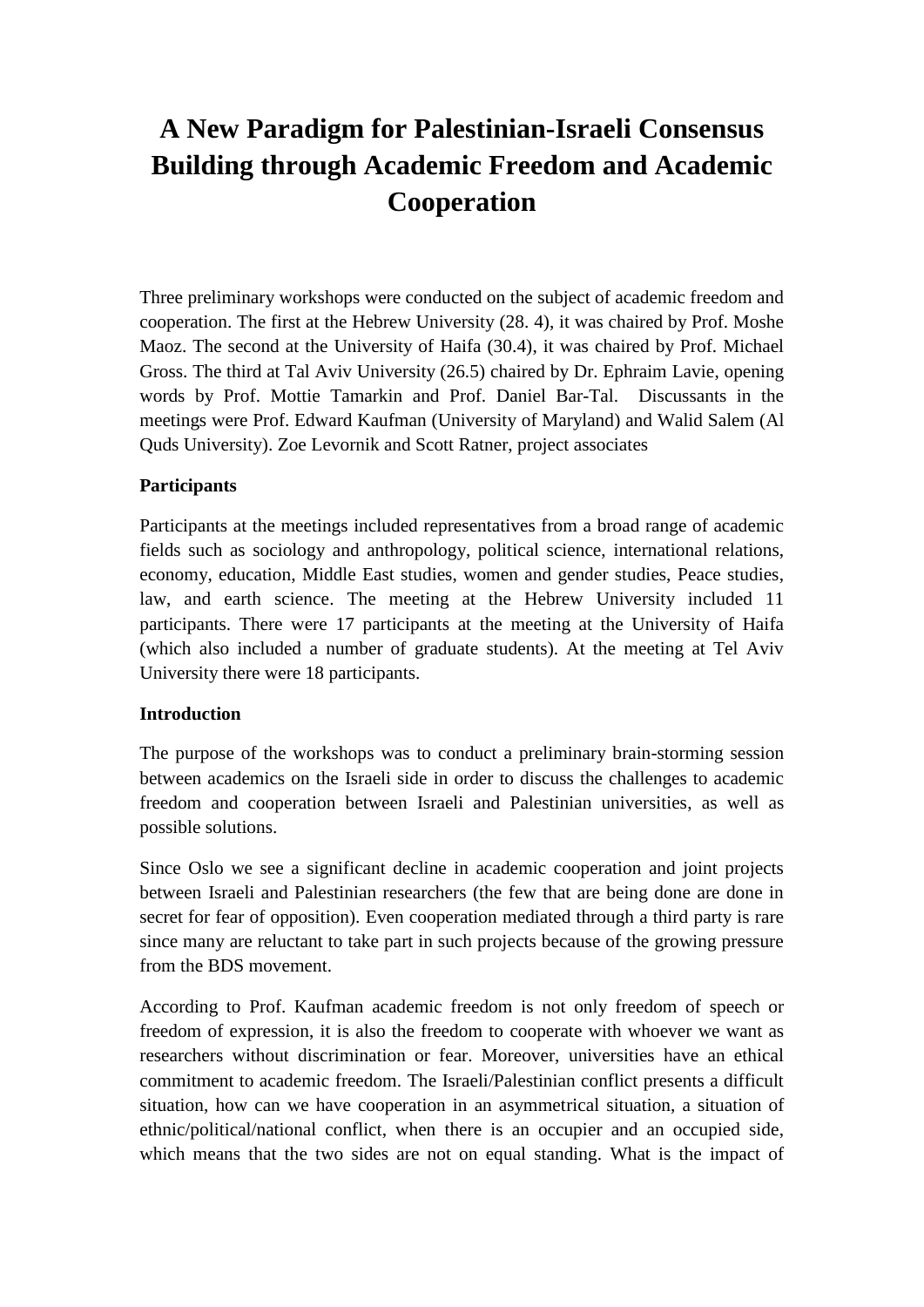occupation on cooperation? Prof. Kaufman argues that what is needed is a code of ethics that will provide guidelines for cooperation in an asymmetrical situation.

One of the problems recognized by Prof. Kaufman is that of 'insularity.' While students and members of academia have always been known for standing at the forefront of the straggle for human rights and democracy in their own countries, they do not seem to be as active when it comes to fighting for human rights and peace across the divide when there is a situation of conflict. Moreover, there seems to be a general lack of social responsibility and social activism among academics these days, one's career seems to be at the top of the priority list. However, the problem of academic boycott cannot be ignored because as movements like the BDS grow more powerful it will only become worse and people's careers will be affected. More importantly, members of academia have a social responsibility, they must not only acknowledge but also to 'act upon knowledge.'

The second problem that Prof. Kaufman recognizes is that of a lack of understanding of the difference between cooperation when both sides are equal and cooperation in an asymmetrical situation such as the situation between the Israelis and the Palestinians. In a situation of occupation when one side has complete freedom but the other does not a much greater commitment is required then simply the willingness to cooperate.

On the Palestinian side Walid Salem (and the CDCD) recognizes several important problems.

What are the criteria for defining and safeguarding academic criteria in Israel and Palestine?

Do models for the western education tradition apply to our situation in light of our geographic location as well as circumstances of occupation?

When it comes to the BDS and particularly the Palestinian Academic Campaign for the Boycott of Israel, Palestinians are typically accused of transgressing a number of essential principles of academic freedom, including failing to differentiate between the Israeli left and right, or those who support Palestinian rights vs. those that do not, and that they are letting their emotions dictate their political strategies by boycotting an entire society rather than merely certain individuals in that society or by refusing to use dialogue to create peaceful relations .

It is essential to take into account the boycott is a RESPONSE to occupation and the general deterioration of the status of human and educational rights of the Palestinians. Boycott should therefore not be seen a priori as the problem but rather a response to it, and we (the academic community) should be focusing instead on the conditions that have created and led to the persistence of the problem of occupation .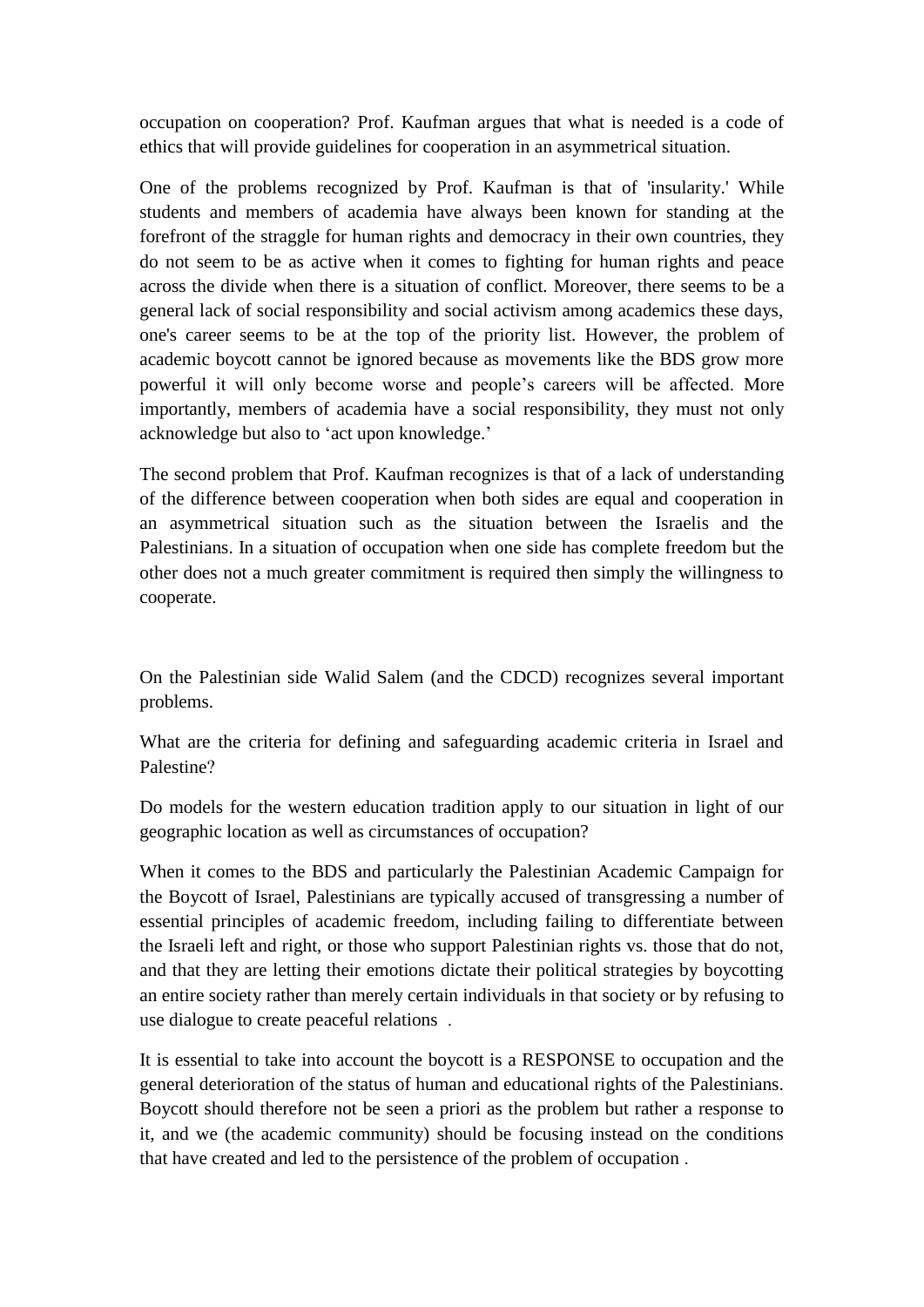Walid Salem notes that he and the CDCD do NOT adhere to this opinion, but it is important that Israeli audiences understand the boycott movement in its appropriate context as well as why the campaign has attracted such a wide following in the mainstream Palestinian academic community.

Moreover, there is a very prevalent feeling in Palestinian academia that believes that their Israeli counterparts look upon them as academically inferior and that they have not made enough strides to reach across the border and work with them. This too has contributed to Palestinian frustration with Israeli academia and led many to believe that they are not doing enough to remedy the injustices of occupation, and particularly the violation of Palestinian academic rights. This in turn has led to increased Palestinian support for the academic boycott of Israeli institutions.

Even pro-Palestinian Israeli academia has been too selective on the issues that they support, and they almost invariably do it within a Zionist framework that treats Palestinians as a threat rather than a community with distinct rights. These Israeli academics have not sought to create symmetry with their Palestinian counterparts bur rather adopted the prevailing framework of "security" and Israeli patriotism, which only reinforces their unwillingness to view Palestinian academia as equals. They have therefore refrained from reaching out across the border of speaking up on behalf of those living under occupation.

A good example of this is the "right of return," an issue that few Israeli academics have conducted constructive dialogue on because of its political sensitivity and the fears it arouses among Israeli academics of being black listed .

Israelis cannot ask Palestinians to cease resisting; they cannot demand that Palestinians stop using violence while simultaneously claiming that the BDS, a nonviolent movement par-excellence, is illegitimate. BDS is dedicated to non-violent and civic resistance, and it should be recognized by Israeli society as a legitimate means of action.

Because of the occupation and the associated problems that it creates in Palestinian society, academic freedom is not given priority. At times the occupation has helped bring Israelis and Palestinians together, such as when the wall was built outside of Al Quds University in Abu Dis rather than encircling and cutting it off from the West Bank, but by and large the issue of occupation has forestalled any substantial progress in the area of academic freedom in Palestinian society.

On Palestinian universities today, clan politics, the political movements, and the Palestinian security forces represent the main barrier to academic freedom as well as the freedom of thought, expression, research, organization, and assembly.

The quality of Palestinian universities, particularly teaching and professor-student relations, have been in steady decline over the course of the last decade. Cronyism between teachers and students has developed into a widespread phenomenon, with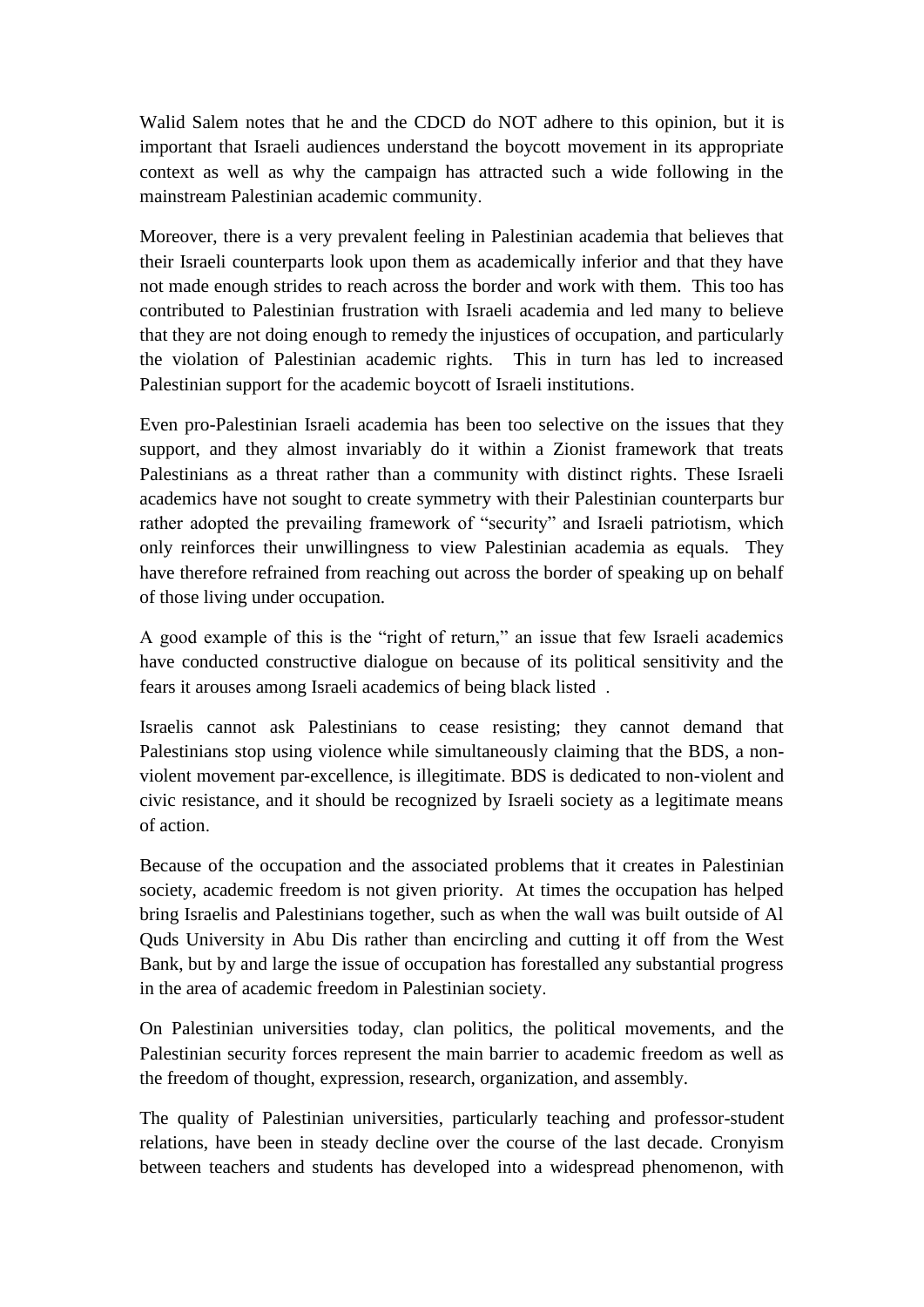faculty oversight of cheating or "buying" good grades and other unethical academic practices.

The independence of each constituent element of the universities (student bodies, teachers union, administrators) is not respected, leading to restrictions on the freedom to assemble and conduct independent activities (student council elections, lectures, etc.) on the campus.

The free production of and access to knowledge has not only been limited by this situation, but become overly personalized as a result of undue bureaucratic and political interference in campus affairs, and restricted budgets.

Freedom of thought and the right to choose academic partners as well as freedom of expression are inalienable for Palestinian students but rather subject to political considerations of the university staff (and by proxy security forces), intervening clans/families, and political parties .

The rights of students or professors to assemble or freely associate to political parties or social movements is often contingent upon receiving permission from the university administration, which either comes at the heels of censorship or the administration's refusal to allow certain activities to take place.

The resolution of conflicts on Palestinian campuses through peaceful, civic means is not institutionalized or taught to a sufficient degree.

Neither Palestinian academy nor society has ingrained the notion of the social responsibility of academics, or that professors themselves must act as role models to promote the type of citizenry and ethics that they teach about in the classroom.

## **Discussion: Hebrew University**

Several important comments were made by the participants in the workshop at Hebrew University.

The participants agreed that there is not enough awareness of the issue on the Israeli side and something should be down to raise awareness. The participants also agreed that academics should be able to have free and open dialogue. In addition some of the participants agreed that academics on both sides were not doing enough to convince and pressure their governments to end occupation.

Some of the participants wondered why should we focus on this issue when there are many other issues that are no less important. Prof. Kaufman replied by saying that it is a matter of social responsibility and social activism.

Prof. Kaufman maintain that there is room for boycott as a legitimate non-violent tool of social resistance but that the boycott should be a selective or targeted boycott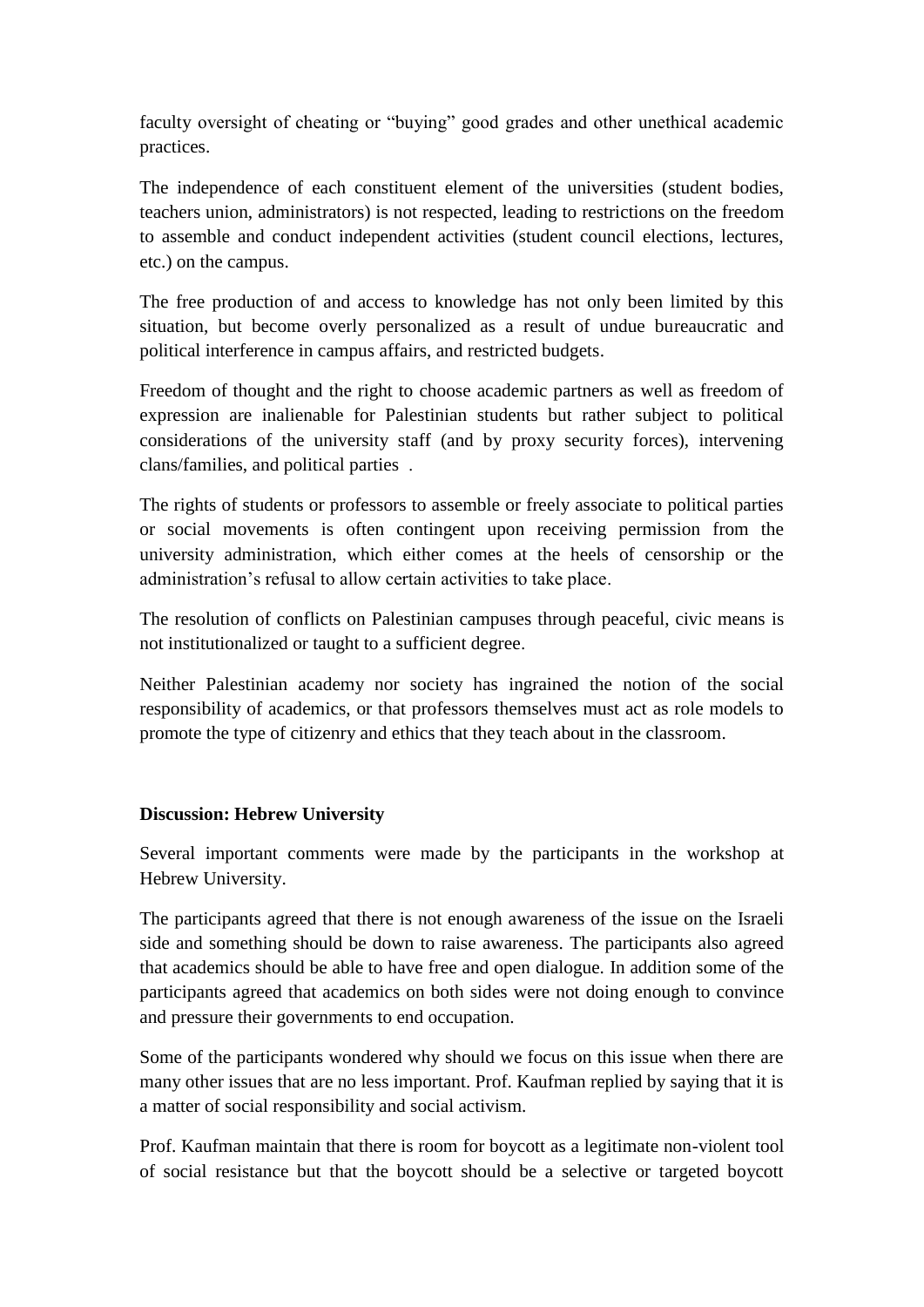which would allow for dialogue between like minded people which are interested in working towards a solution. However, some were skeptical about convincing the Israelis to accept even a selective boycott.

Some participants asked what should be the specific definition of social responsibility for each community. Since the situation is asymmetrical the level of social responsibility is also asymmetrical.

There is also no clear definition of the occupation and its borders.

Some of the participants wondered if it is really effective to have this discussion between like-minded people. However, they also argued that if members of academia can't have open dialogue between them there is little hope for such dialogue to take place between statesman and the general public.

Some suggested that cooperation should be build from the bottom up starting at the grassroots level. Others suggested conducting joint projects in a neutral place i.e. a third country. Furthermore, some wondered if the aim was to establish cooperation on specific research areas or cooperate in social activism and if so what can we as academic contribute as activists to academic research?

During the discussion participants also raised the question of how can we cooperate as equals in a situation of inequality? Can we and should we separate political activism, inequality, and good research? It can be problematic to be an objective scientist on the one hand and sympathize with the other side on the other. Politicizing academia could actually hurt academic freedom and research. If we are to formulate guidelines for cooperation should it be political or not? Because once you bring politics into it academia it complicates things and makes people less willing to take part. Moreover, several of the participants were concerned that taking a stand on this issue could further damage that already fragile image and credibility of the academia in the eyes of the public.

Another point that was made by the participants referred to the homogeneous nature of the group of people that support this cause. Accordingly, the people who support these issues and are active on the matter are always the same group of people but they do not seem to manage to influence the general public. The challenge would be, how do we reach new people, people that don't usually support of are involved in such matters.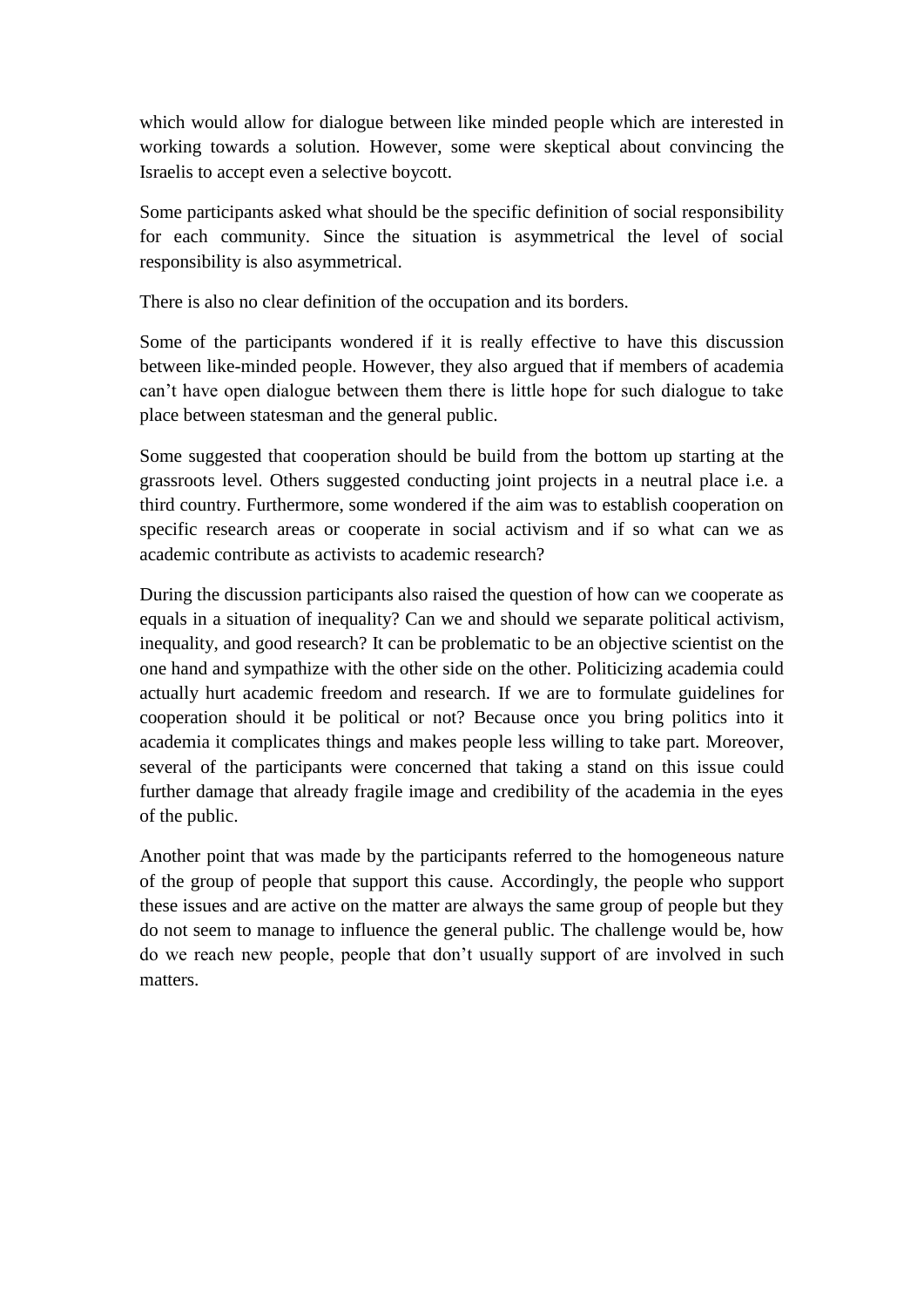## **Discussion: University of Haifa**

Manar Faraj, a guest speaker, talked about her experience as a Palestinian and an academic. She spoke about a project that she was involved in that in which she talks Palestinian students to Auschwitz to learn about the Holocaust and she takes Israeli students to where Arab villages use to be but were destroyed. The purpose of these visits was to get both sides to understand and recognize the other's pain.

Some of the participants in the meeting agreed that it was not possible to work with the Palestinians as equals because of the occupation and that this is why social responsibility is important and necessary. But the participants wondered what exactly is our social responsibility in this situation. They wondered if we could have academic equality without political equality.

They also agreed that it is important to have a selective boycott, one which will not prevent open dialogue.

Some of the participants thought the involvement of the third party could provide a solution but recognized the difficulty to find a third party willing to go against the BDS.

Once again the issue of social and political activism vs. good objective research came up. How can we separate the two? Should we bring politics into academia? How can a researcher become socially and politically involved without it affecting his work?

## **Discussion: Tel Aviv University**

Several points were raised by the participants in the meeting that were already mentioned in the two previous meetings as well.

Again the issue of balancing social and political activism with good objective research was brought up. Some of the participants felt it would be wrong to politicize academia, they want to keep politics away from the class room and fear that it will harm their work as researchers. On the other hand some of the participants felt that it is possible to balance the two and that they do need to take a social stand. Prof. Kaufman raised the point that there is a difference between objectivity and neutrality and that being neutral doesn't necessarily mean being objective.

Some of the participants argued that it is not the purpose of academia to improve the life of people and to take a social or political stand but only to conduct research that seeks the truth. If we do not define research as the quest for the truth it could hurt the credibility of the research, therefore the only commitment of researchers is to the study of the truth.

Some of the participants were concerned that taking a stand on this issue can prove to be difficult because of the declining status of academia in Israel. They claimed there